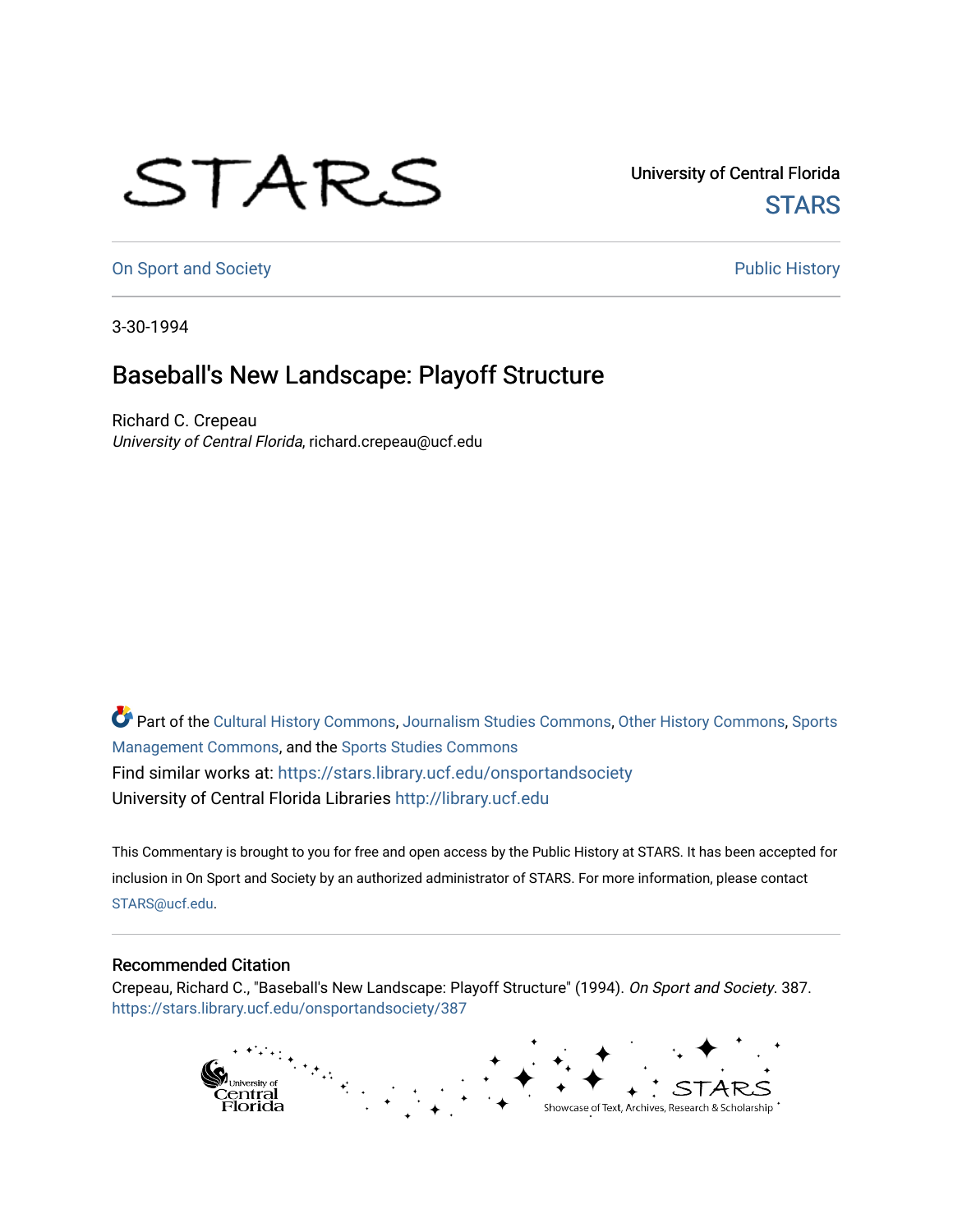## SPORT AND SOCIETY FOR ARETE March 30, 1994

In a week when those looking for signs of the end of the world saw Jimmy Johnson leave Dallas and the Gators make the final four, major league baseball also presents a new face. The 1994 season opens with three divisions in each league, producing three divisional champions, plus one wild card team, and an extra tier of playoffs. The compelling force in this change is television, which can only make money on playoffs and the World Series and loses money during the regular season.

Opening day has also changed. It is now opening night. The season will still begin in Cincinnati, but it will start on Sunday night rather than Monday afternoon. Why? Television. ESPN's Sunday Night baseball was the most watched of the ESPN games and so a Sunday Night opener was demanded from the boys at SportsCenter. Tradition? We'll start a new tradition. Is television taking over baseball. No, it already had taken it over years ago, as it has taken over all of the major money sports.

What about divisional play and wild cards? Does this represent the end of American Civilization as we know it. I doubt it. Does this mean that we can no longer follow Jacques Barzun's advice that those who would seek to understand America had better study baseball? Quite the contrary. This change may in fact reenforce Barzun's point, as it demonstrates how powerful a force television has become in American society, and how insignificant tradition is in the face of the forces of the marketplace. This is a market-driven world in which we live, and anything that stands in the way of those forces must be eliminated. Of what value is tradition in the face of millions? The lessons are clear, and these insights from baseball remain valid.

Have we seen the last pennant race? No. There will still be pennant races of a sort, and there will still be the drama of the last days of the season, and there is a chance that there may be more of those dramas than ever before.

But still there are problems. First, the television people have dictated that the first round of playoffs will be seen on a regional basis only. Second, although there are three divisions in each league there is no attempt to create intra-divisional rivalries by having teams play more in division that outside their division. Third, the labor agreement between the owners and the MLBPA has expired and there is no sign that any serious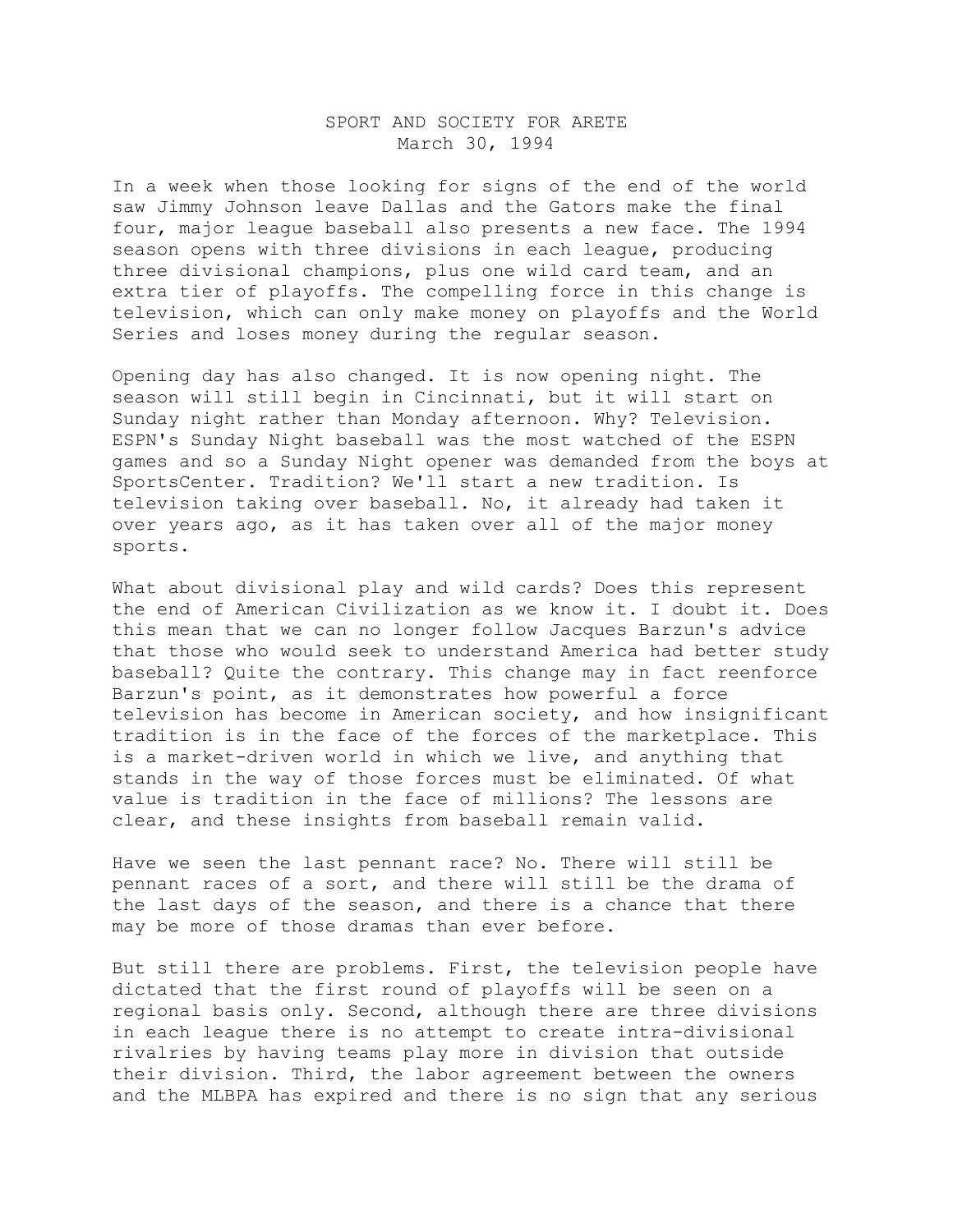negotiations on a new agreement have taken place. The owners continue to claim they are losing money, which no one believes; the players continue to cash bigger and bigger checks, which everyone resents; the owners continue to discuss revenue sharing and a salary cap; and the players continue to doubt the truth of anything coming from the owners.

Complicating matters on the labor front is the fact that revenues from television have become something of a mystery. There is no set figure from the networks for TV rights, as baseball will join the networks in selling commercial time, and then revenues will be distributed. The potential here for playing with the numbers is massive, and in a poisoned atmosphere such as that between players and owners, distrust and suspicion are everywhere. That can only mean trouble.

Most predictions at this point are that TV revenues will fall considerably, which means that there should be some impact on salaries. What would it take for the players to accept lower salaries? How many franchises will need to go belly up for the players to believe that there is some sort of problem? Will either ever happen? Time will tell, but in the meantime there will be much rancor, a lot of lies, and before the season ends there will certainly be a strike.

So finally a look at the six divisions and the likely winners. In the AL East Toronto will repeat with the Tigers, Yankees, O's, and Red Sox watching them. In the Central, perhaps the weakest and most interesting division, Kansas City, Milwaukee, Minnesota, and Cleveland will chase the White Sox, with the Indians the real sleeper here. In the West Texas should win with Seattle, Oakland and California chasing them.

In the NL East last year's divisional winners face off with the Braves likely to win, followed closely by the Phillies and Expos, and not so closely by the Mets and Marlins. In the Central Houston looks like the front runner with the Cubs, Cardinals, Pirates and Reds in pursuit. While out West the Rockies will watch the Giants pull away from the Dodgers and Padres in what could be the division without any pennant race at all.

In the end the Braves should go the World Series and meet the team representing the best organization in all of baseball, as the Toronto Blue Jays have a great shot at a three-peat. But it's still a 162 game season in which anything can and will